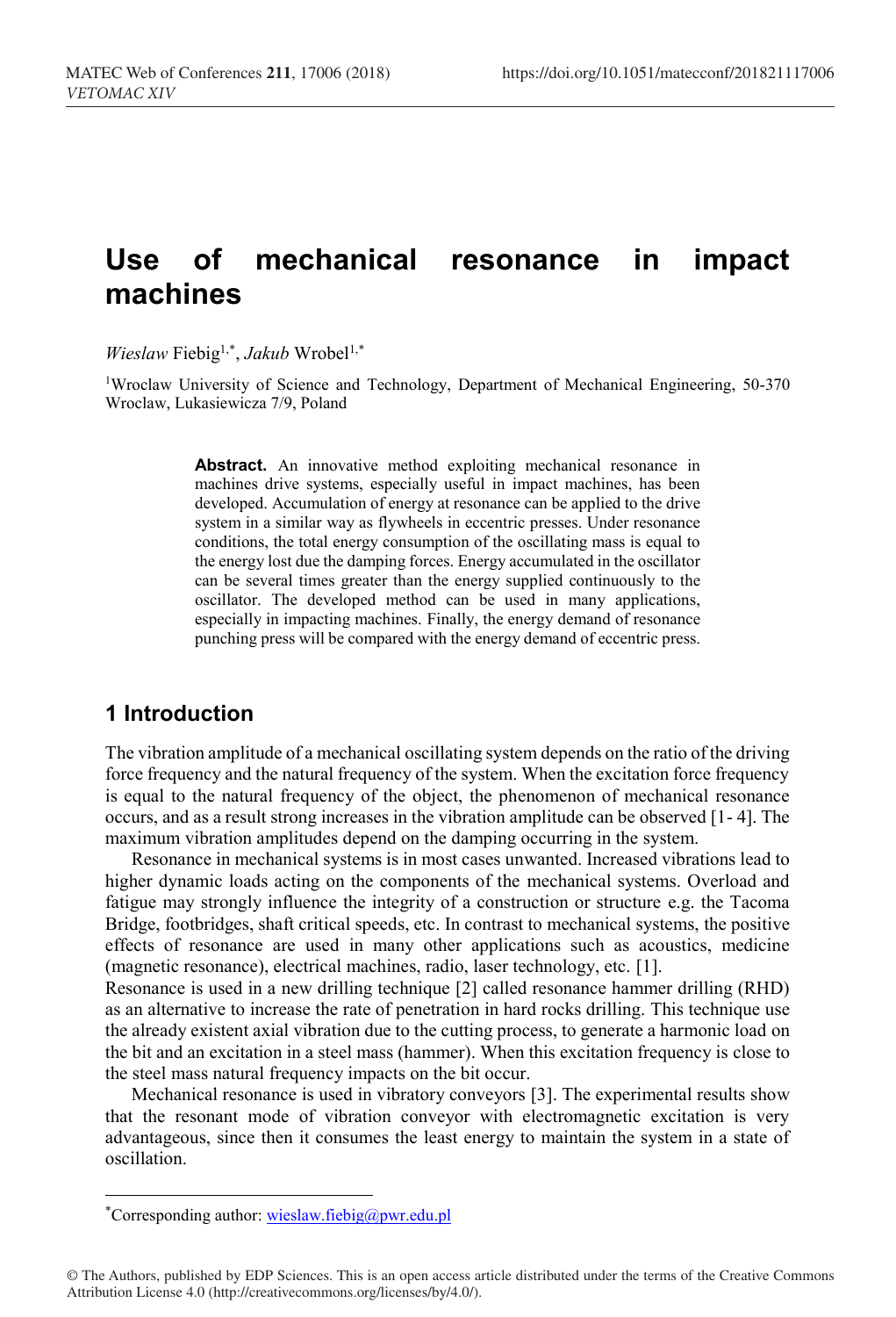The paper [4] presents the case of a robotic arm where, due to the use of resonance, energy savings up to 56 % were achieved. Pick-and-place robots, for example, should accelerate and decelerate not by means of large, strong actuators, but by an exchange between kinetic and potential energy. The positive effects resulting from mechanical resonance are also used in the development of the optimal parameters of micro-propulsion systems to drive flying objects [5]. Resonant excitation can offer in such systems a increased lift output, with less battery power.

The energy flow at resonance conditions has been investigated in [12-14] and it has been stated that the absorbed average mechanical power evolution can be used to describe the dynamical behavior of the vibratory system.

In this paper the use of mechanical resonance in impact machines, such as punching or stamping presses, riveting machines etc. will be described. The accumulation of the energy in the flywheel and in the oscillator at resonance will be explained. A prototype of a resonance punching machine was built and its power demand has been compared with the power demand of the conventional eccentric press.

### **2 Background**

The maximum vibration amplitude of the harmonic oscillator can be determined from the formula [7]:

$$
A_{max} = \frac{\alpha_0}{2\beta\omega_d} = \frac{F_0}{2m\beta\omega_r} \tag{1}
$$

where  $\beta = \frac{c}{2m}$  - damping coefficient,  $\omega_r = \sqrt{\frac{k}{m} - \beta^2}$  - resonance frequency, *m* - mass, *c*-

damping coefficient,  $F<sub>0</sub>$  - amplitude of excitation force.

The increase in amplitude is accompanied by an increase in the energy of the oscillator, which can be determined from the formula:

$$
E_{acr} = \frac{1}{2} k A_{max}^2 = \frac{1}{2} m \omega_r^2 A_{max}^2
$$
 (2)

The mechanical energy will be accumulated at resonance. In the steady state conditions of resonance, the excitation force is used to overcome the damping force only. The inertia force is compensated by the force in the spring [9]. During sequential reception of energy from the oscillator at resonance, instantaneous driving force, typically of relatively low amplitude, is converted to high amplitude power pulses.

The energy supplied to the oscillator in the mechanical resonance state is several times smaller than the energy accumulated in this oscillator and is equal to the energy dissipated due to the damping [9]. In the case of a mechanism with a flywheel, the energy supplied to the system is equal to the kinetic energy of the wheel.

$$
E_{kfl} = \frac{1}{2}I\omega^2 = \frac{1}{2}m\omega^2 r^2
$$
 (3)

where:  $m$ - mass of the flywheel,  $r$ - radius of the flywheel,  $\omega$ - angular velocity.

If Eq. (2) and (3) are compared, one can state that the energy of the oscillator and the kinetic energy of the flywheel are equal, when the masses and frequencies (oscillator, flywheel), are equal, and the flywheel radius corresponds to the oscillator amplitude.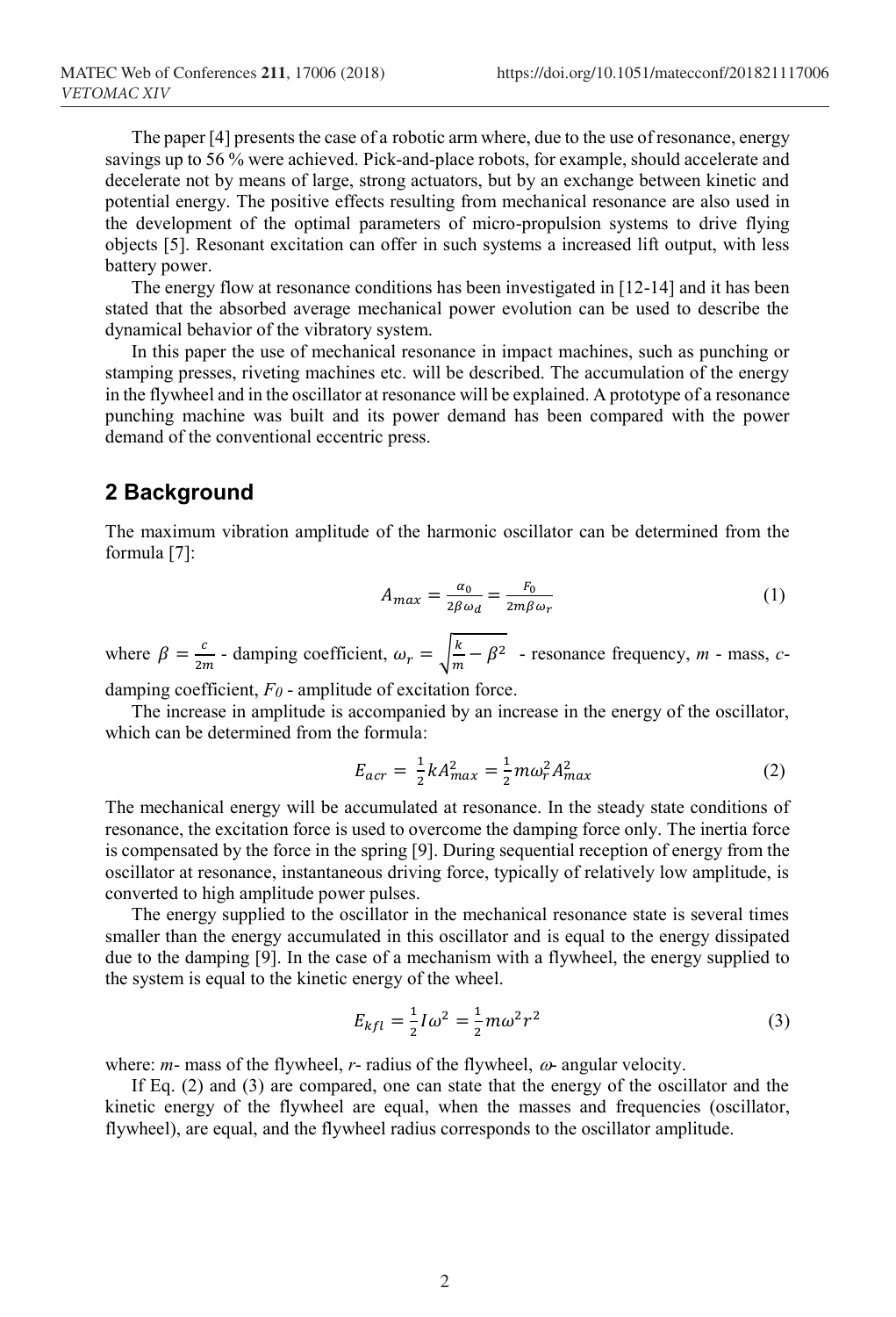#### **3 Resonance press vs. eccentric press**

In Figure3 the schematic view of the eccentric press and resonance press has been shown. In the eccentric press the energy needed in the punching process is stored in the flywheel. By activating the clutch, the press slider is displaced, and the punching operation is carried out. The main element of the resonance press is the resonant block moving on linear guides and attached to the housing by means of springs. The frequency of the driving force should be adjusted to the natural frequency of the resonance block. The driving element is an electric motor with a rotating mass that excites vibrations of the resonance block or a pneumatic or electric actuator. The natural frequency of the resonance press can be changed by changing the stiffness of the springs or changing the mass of the resonance block. The maximum punching force depends on the mass of the resonance block and its maximum vibration amplitude.

During the punching operation some energy will be extracted from the resonance block and then its amplitude is rebuilt. The vibration parameters of the resonance block can be selected so that the reconstruction of the maximum vibration amplitude occurs in every cycle or after 1 or 2 vibration cycles. The time needed to rebuild the energy in the resonance block to the maximal value is dependent mainly from the friction/damping and the amplitude of the excitation force. The vibration amplitude of the resonance block should not decrease more than 10%, similar as the speed fluctuation ratio of flywheels in eccentric presses.



**Figure 3.** Schematic view of: a) eccentric press b) resonance press.

The energy accumulation at resonance can be used therefore in drive systems of impact working machines in similar way as flywheels.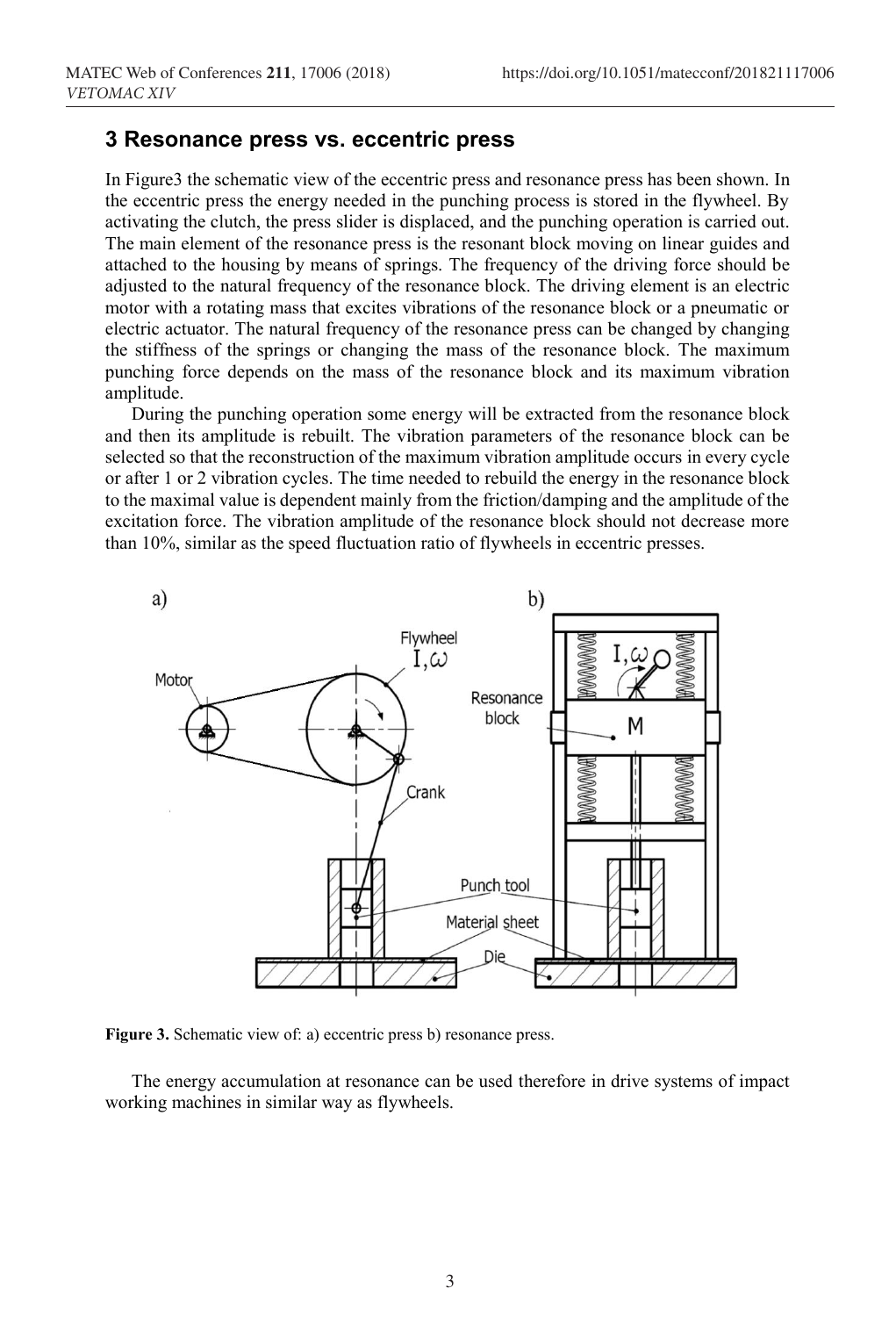#### **3.1 Prototype of resonance press**

Figure 4 presents the schematic 3D model and view of a prototype of mechanical press. The resonance block (4) is excited with the resonance frequency with use of rotational mass (9). The electric motor (1) is connected to a gearbox (5) where the rotational velocity is reduced. The work sequence at the resonance is activated at the point of maximum kinetic energy. The oscillator mass is connected to the punch element via a controlled clutch (8), which is only engaged during the punching action.



**Figure 4**. Prototype of the resonance punching machine a) 3D model: 1-electric motor, 2-gearbox, 3 housing, 4 – oscillator mass, 5-bevel gears, 6- set of springs, 7- punch clutch triggers, 8- clutch engage switch, 9- rotational mass, 10- punching device, b) photo.

Parameters of resonance press are the following (Table 1):

| <b>Table 1.</b> Parameters of resonance press |  |  |  |
|-----------------------------------------------|--|--|--|
| <b>Resonance press</b>                        |  |  |  |
| Operating frequency: $f = 2.9$ Hz             |  |  |  |
| Mass of the resonant block: $m = 12$ kg       |  |  |  |
| Rpm of the rotating mass: $n = 174$ rpm       |  |  |  |

The mechanical clutch 8 is switched on after reaching the maximal amplitude of vibrations of the resonance block 4. The mass of resonance block 4 is a set of all masses in the oscillating motion, i.e. the mass of the resonance block, rotating mass and tool mass. It is possible to electronically control the clutch enclosing the punching tool using a sensor to measure the displacement of the resonance block.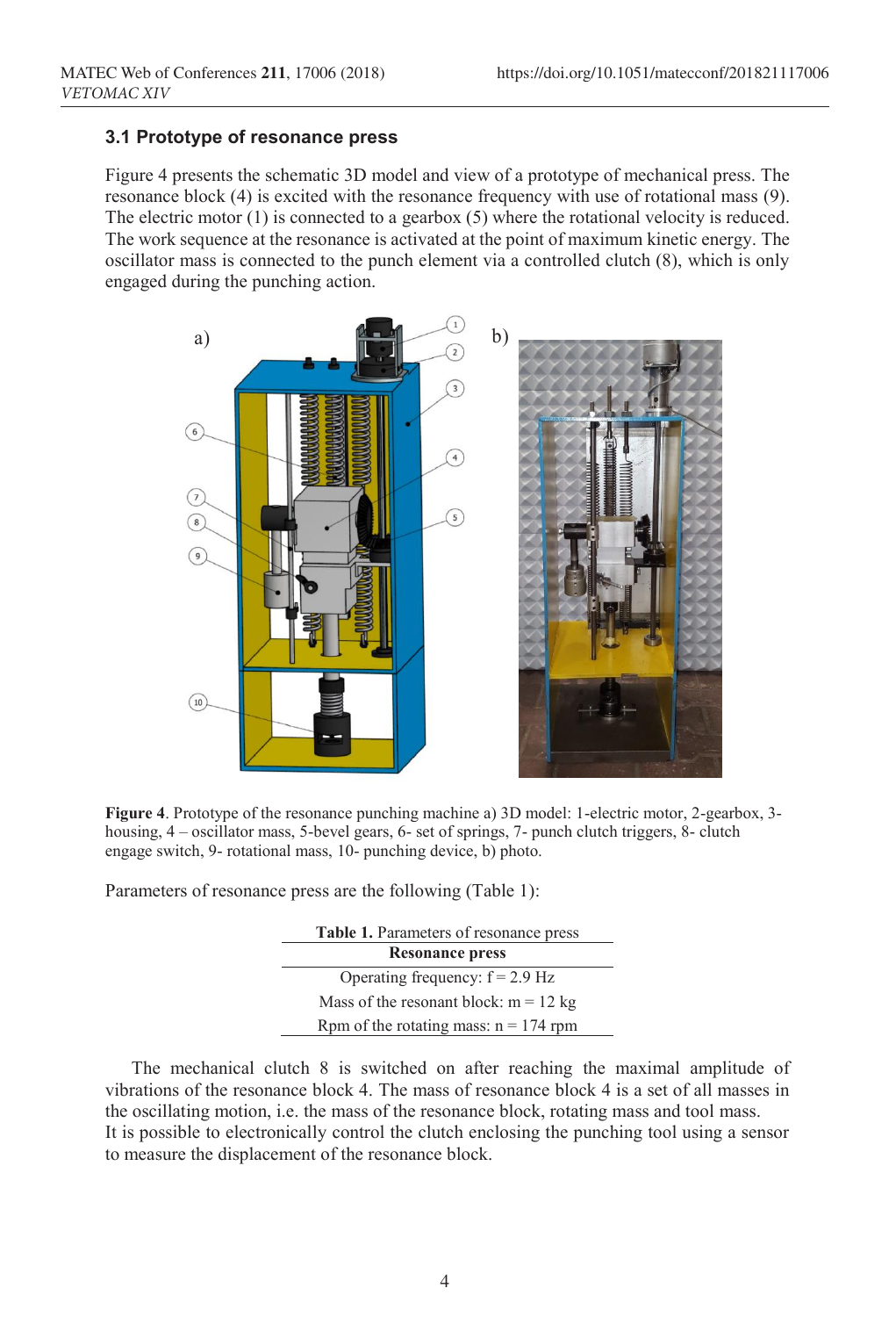#### **3.2 Eccentric press**

In Figure 5 the investigated eccentric press has been shown. The flywheel is driven with the electric motor and the belt drive. The flywheel is connected to the eccentric shaft, rotating in a connecting rod. The connecting rod moves a ram in a slider joint vertically.



**Figure 5.** View of investigated eccentric press

The parameters of the eccentric press are following (Table 2):

| <b>Table 2.</b> Parameters of the eccentric press |                                   |  |  |
|---------------------------------------------------|-----------------------------------|--|--|
|                                                   | <b>Eccentric press</b>            |  |  |
|                                                   | Operating frequency: $f = 2.8$ Hz |  |  |
|                                                   | Flywheel rpm: $n = 177$ rev / min |  |  |
| Engine rpm $n = 886$ rpm                          |                                   |  |  |
|                                                   | Flywheel mass: $m = 18$ kg        |  |  |

During the punching process, the thickness of the sheet and the diameter of the punched holes as well as the course of the punching process were the same for both presses. The sheet was continuously displaced in the die in a manner that ensures cyclical hole performance.

#### **3.3 Comparison of energy and power demand**

The parameters of both presses are selected in such a way that the energy supplied by the flywheel in the eccentric press is close to the energy which is accumulated in the resonance block of the eccentric press. Measurement of DC motor power in the case of a resonance press was determined based on the average current and voltage values present on motor:

$$
P = U_{rms} \cdot I_{rms}
$$

where *Urms* - effective voltage value on the motor, *Irms* - the effective value of the current flowing in the motor windings.

The power demand of the three-phase motor driving the eccentric press was measured by means of a wattmeter. The results are presented in Table 3: